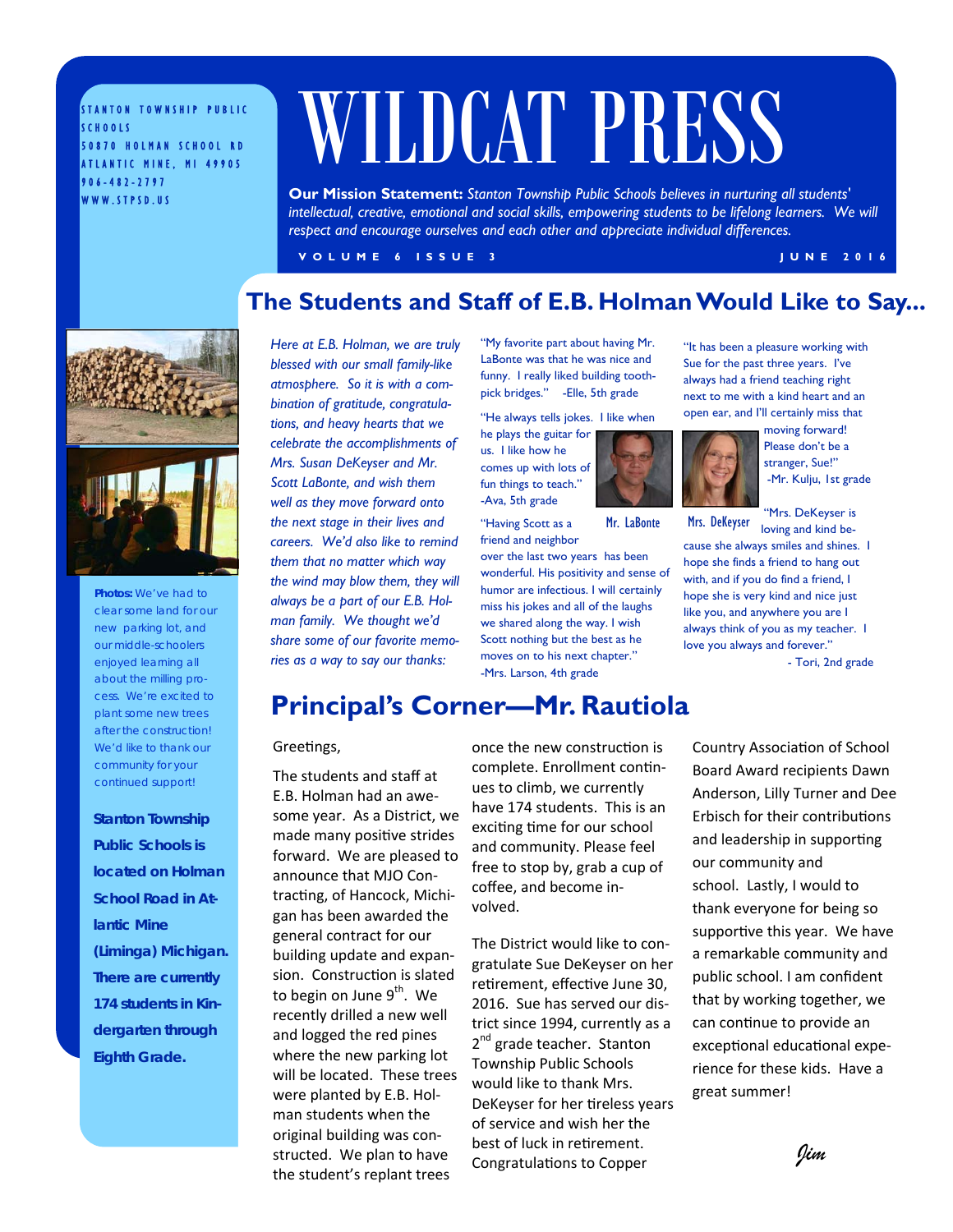### **PAGE 2**



### **Kindergarten in Action!**

Kindergarten and first grade were very excited for Grandparent's Day on May 12. The students have practiced songs and made things for their grandparents. It is hard to believe graduation is right around the corner!

Students can count by 10's to 200, write sentences and their reading is really coming along! I am so proud of their hard work this school year. We have been compiling the kindergartner's favorite recipes and making them in class. We have had crackers with

cream cheese and soy sauce, bananas with chocolate chips and peanut butter, sliced apples with cinnamon and sugar. The kids sure have been proud to share their creations with their friends.

We are anxiously waiting for the end of the school year and the new changes in the building when we return next fall.!

*Right: Kindergarten and first grade reading to their grandparents.* 







**Pierce, Mason, and Wade pour our banana bread batter into the pans. Great job, first grade!**



As part of their social studies curriculum, the first graders set up an imaginary neighborhood, and set up fair rules and consequences to solve neighborhood problems.

# **Baking & Writing in First Grade**

We've been very busy in first grade! We just had our Grandparents' Day celebration, and we made banana bread. We did an excellent job reading and following the recipe, and it was *delicious!* We've also been doing a lot of writing this spring we wrote a personal narrative, an informative paragraph, an opinion paragraph, and a poem about butterflies! We can't wait for second grade!

## **Eighth Grade News!**

**Rock Walkway ‐ Keweenaw Geo‐heritage Trail**

We are currently working on installing a rock walkway to the outdoor classroom. We have partnered with Bill Rose, PhD and Erika Vye, PhD of MTU's Geology department to join the Keweenaw Geo-heritage

### **Grandma Donna's Banana Bread:**

- 1 stick butter, softened
- 1 cup sugar
- 3 bananas, mashed
- 1 1/2 c. flour
- 1 1/2 tsp. baking soda
- A few grains of salt
- 1 tsp. vanilla

rock cycle!

Cream the butter & sugar. Mix in egg & mashed bananas. Mix in flour, soda, salt. Mix in vanilla. Pour into 2 small greased loaf pans. Bake 50 min. at 350°F.



*The third graders came to help us do research for our informative paragraphs. Thank you Mrs. Stone, and third graders, for all of your help!* 

trail. This walkway will highlight the rock cycle and have interpretive signs along the trail. Each sign will have a QR code for people to scan to learn more about the rocks that are part of our trail. We are excited to partner with experts in the field of geology in order to further our learning of the



*Above: We widened and cleared our trail to our school's outdoor classroom, and are now ready to place the rocks!*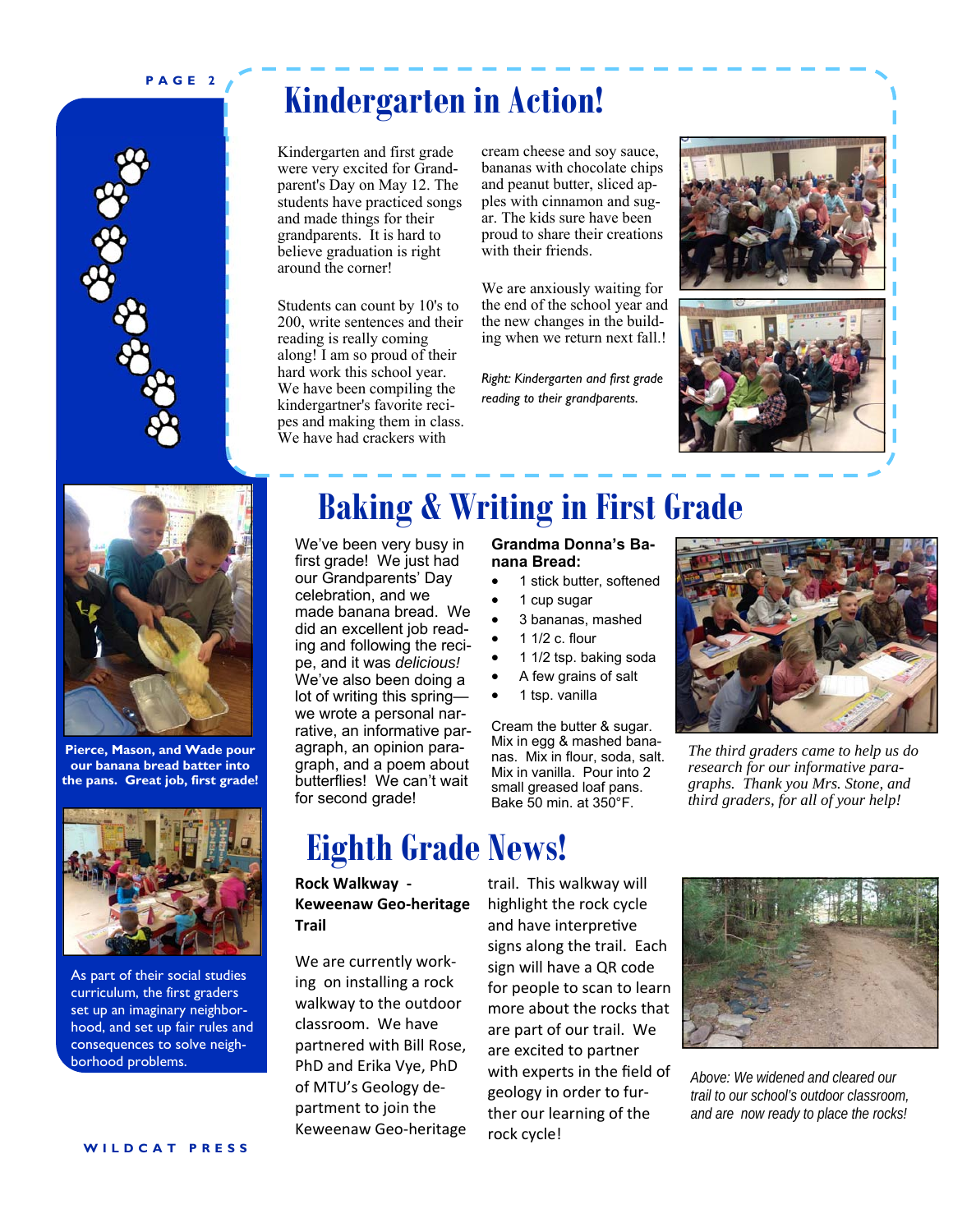### **Grade 3 at EB!**

Here are some thoughts from the students as we wrap up our year:

"It's awesome doing Book Club because we get to read with our friends. We love Book Club because we get to work in groups. It's awesome doing science because we like researching things. We think science is fun because we get to do experiments. We love science because we love nature." From Jacquelyn, Kiira, Kaeley, Samantha, and Mary

"We like gym because we get to play Capture the Flag. We like recess because we don't have to work! Plus we get to play with our friends. We get to play ball tag. The best thing about school is lunch because when we are hungry we can eat and talk to our friends." From Mylun, Michael, Ethan, Ray, and Arnold

"The best thing about third grade is that we get to have Book Club. We read the book then talk and write about the book we read. The girls also celebrated American girl day and we got to eat with our teacher in our classroom. We got to bring our dolls to school. We play gym on Mondays and Thursdays. Our favorite game is soccer." From Karlyn, Lacee, Sadie, Niila, and Aina

"In science we are doing bird beak investigations. In gym we play Capture the Flag on sunny days. In Math we learned how to do multiplication. We like Language Arts stations because we get to listen to books." From Brit, Cody, Andrew, Ed, and Brandon

"Gym is fun because we get to play Capture the Flag in the woods. We like recess because we play ball tag. We like to ride the bus home because we get to go home." From Brenden, Martin, Tyler, and Lane

Left: Michael, Jacquelyn, and<br>Ray make and record observa-<br>tions in science.

### **Fourth Grade Poetry POPS! with...**

### …Personification **Timber**

The trees stand tall and proud, until the mad machine rips them down. Loud voices full of freight ring around the forest yelling "TIMBER"! The machine roars in the victory, ready to be sent to the mills. The memory of these beauties will forever stand in E.B. Holman. *By: Ella, Lily, Vera, and Eve*

…Simile **Dogs…** as loyal as knights, as soothing as water, as intelligent as humans, as sweet as tulips, as cuddly as kids, as mighty as waterfalls, Dogs. *By: Bryce, Aili, Joe, Sebastian, and Brett*



…Repetition **Beach balls** Bop, bop, boppity bop, beach balls go. Bop, bop, boppity bop, because they are bopped. *By: Betsy, Tana, Kayla, Kysa, and Allison*

### …Rhyme **Runaway dog**

The dog ran home to eat the phone that was made of stone and broke a bone instead. *By: Ben, Levi, Luey, Eli, and Max*

**We'd like to take a moment to thank our students, staff, families, local businesses and community for their help with:** 

- The Stanton 5 Mile Race & Spaghetti Dinner
- Our November bond proposal
- Running our school library
- Our Christmas program
- Classroom parties and events
- Our Pancake Breakfast Field trips &

forestry events Again, **THANK YOU!** 

 **Fifth Grade Fun—Building Bridges** 

Well, it's been another amazing year out here at E.B. and it seems to be coming to a close rather quickly. We had a year of many new and exciting adventures in our 5th grade class. We learned how to work together and problem-solve to accomplish bigger projects this year. We learned that sometimes we don't get to pick the groups we work in, but we still need to get things done.

We are doing one such project right now in our class. We are about halfway through our toothpick bridge projects. We have learned to identify the main types of bridges and understand the strengths and weaknesses of each. We have learned to identify how each type of bridge is constructed to support weight. We read about and researched several different bridges to understand structural procedures, ideas, or concepts in a historical context and how engineering has changed through the years. We also learned how geometry affects bridge design and function.

Overall, it has been a great experience, and I am thrilled that I was a part of this learning adventure. Thank you all for an amazing year!

*Fifth grade hard at work on their bridges!*